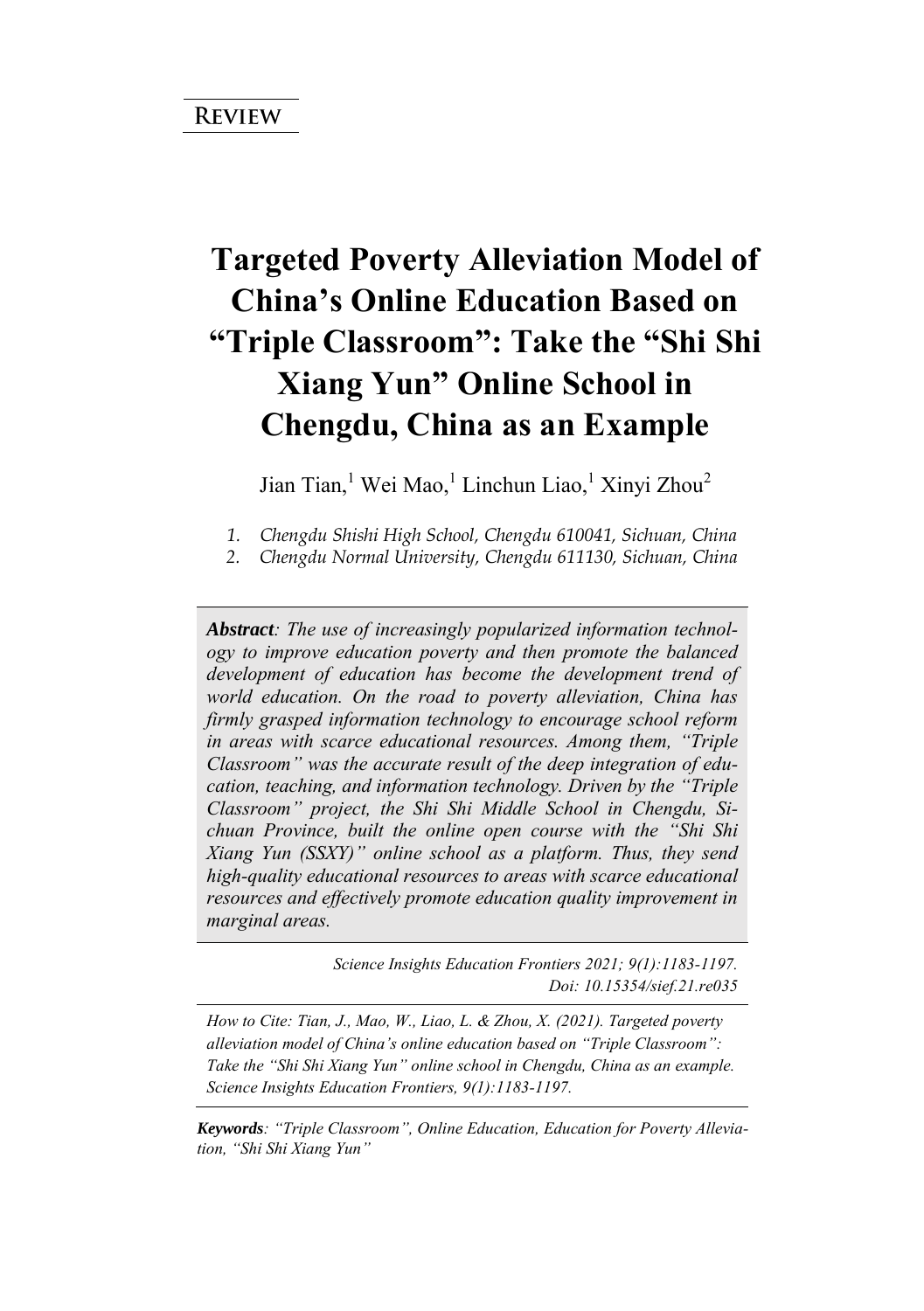*About the Author: Jian Tian, Chengdu Shishi High School, No.93 Wenmiaoqian Street, Chengdu 610041, Sichuan, China. E-mail[: 241641177@qq.com](mailto:241641177@qq.com)*

*Wei Mao, Chengdu Shishi High School, No.93 Wenmiaoqian Street, Chengdu 610041, Sichuan, China. E-mail: [343467378@qq.com](mailto:343467378@qq.com)* 

*Linchun Liao, Chengdu Shishi High School, No.93 Wenmiaoqian Street, Chengdu 610041, Sichuan, China. E-mail: [276073464@qq.com](mailto:276073464@qq.com)* 

*Correspondence to: Xinyi Zhou, Chengdu Normal University, No.99, East Haike Road, Wenjiang District, Chengdu, Sichuan, 611130, China. E-mail[: 408615355@qq.com](mailto:408615355@qq.com)*

*Conflict of Interests: None.* 

© 2021 Insights Publisher. All rights reserved.

 $\circledcirc$   $\circledcirc$ Creative Commons Non Commercial CC BY-NC: This article is distributed under the terms of the Creative Commons Attribution-NonCommercial 4.0 License (http://www.creativecommons.org/licenses/bync/4.0/) which permits non-commercial use, reproduction and distribution of the work without further permission provided the original work is attributed by the Insights Publisher.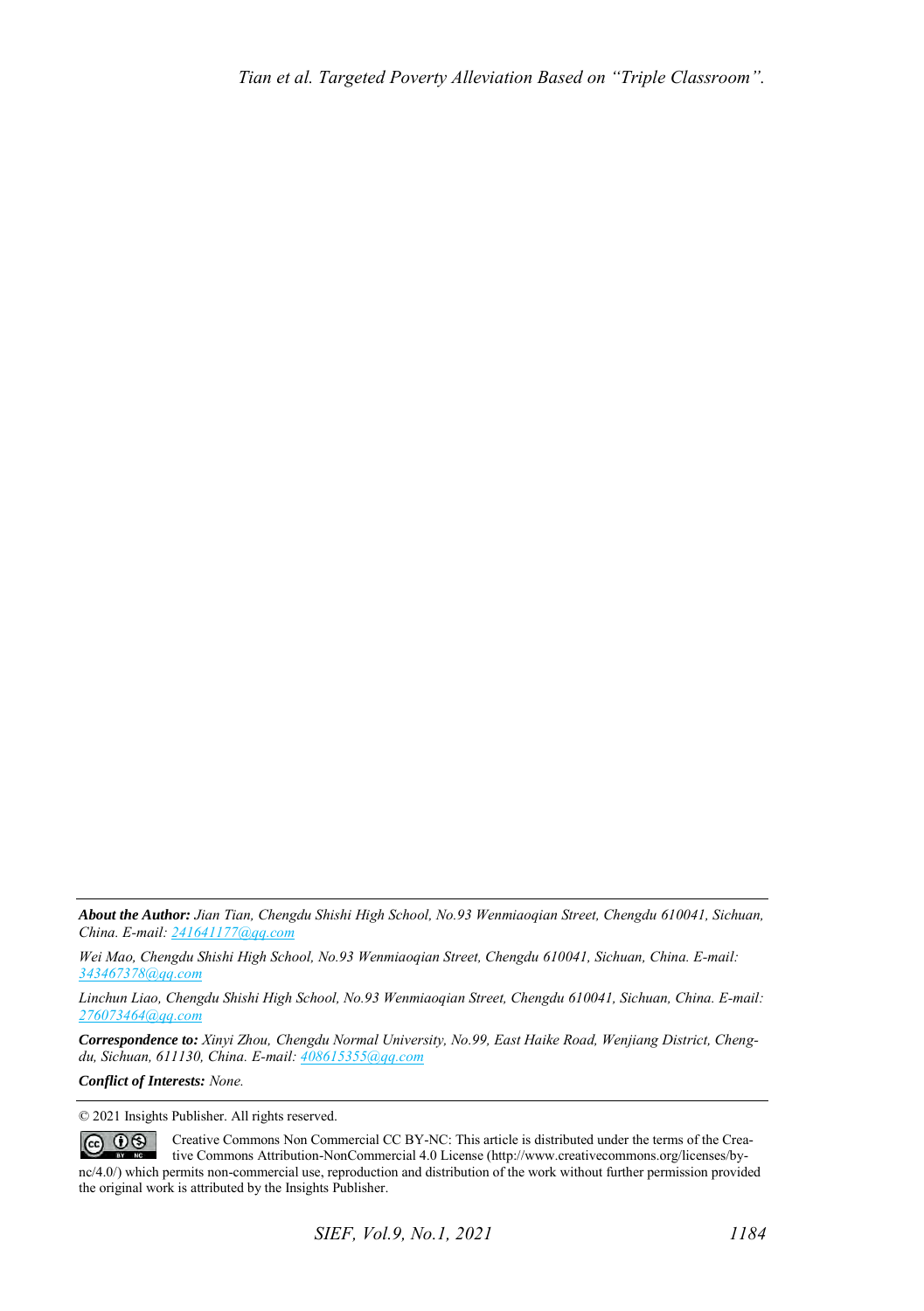#### **Introduction**

HE popularization of information and communication technology has undoubtedly brought opportunities for the world's development. It can improve or create a favorable learning environment for learners, promote teaching and learn-IHE popularization of information and communication technology has undoubtedly brought opportunities for the world's development. It can improve or create a favorable learning environment for learners, promote teaching and (2003) believes that information and communication technology has broadened access to knowledge and provided unprecedented opportunities for impoverished areas for developing countries. For example, the development of Massive Open Online Courses (MOOC) offers free and open education courses worldwide to help students who cannot receive school education continue to complete their studies (Lambert, 2020; Saputeri & Purwanti, 2021). From this point of view, the popularization of educational information technology has provided help to solve the problem of uneven educational development.

The promotion of Internet technology to education fairness is reflected in the acquisition of knowledge and the advantages of information technology without time, space, and subject limitations. Moreover, it provides more favorable conditions for realizing equal educational opportunities and the balance of educational resources among schools, counties, cities, provinces, and even larger areas (Peng  $\&$  Lin, 2010). Therefore, with the in-depth integration of education and technology, countries have begun to use information technology to promote educational equity and promote high-quality and balanced education.

The United States is one of the countries with a relatively high level of information technology development globally. It attaches importance to information technology to transform education, formulates national educational technology plans, and puts forward relevant goals, requirements, and measures. For example, the USA began to implement *No Child Left Behind in 2001*, and the *Every Student Succeeds Act* began in 2015 to promote education equity effectively. This series of measures ensured the balanced development of compulsory education from the policy and system level. In addition, they applied information technology to actual teaching practice, which enabled the United States to make long-term progress in basic education information (Harris & Al-Bataineh, 2015; U.S. Department of Education, 2001; U.S. Department of Education, 2005).

To realize the role of information technology in education development, the United Kingdom also provides every child with equal access to information technology learning at the legislative level to meet individual students' information technology learning needs. In the "*Harnessing Technology: Transforming Learning and Children's Services*" development strategy, it is established that online information services should be provided to citizens, a digital learning environment for resumes, rich digital resources, advanced teaching methods, and support for children's personalized learning of information. In addition, the UK has built a series of projects, such as the "*2006-2008 Student Computer Project*". These all focus on the learning experience of children's information technology and help students master ICT skills (information and communication technology) and related life skills to achieve educational equity (Fei & Ma, 2008).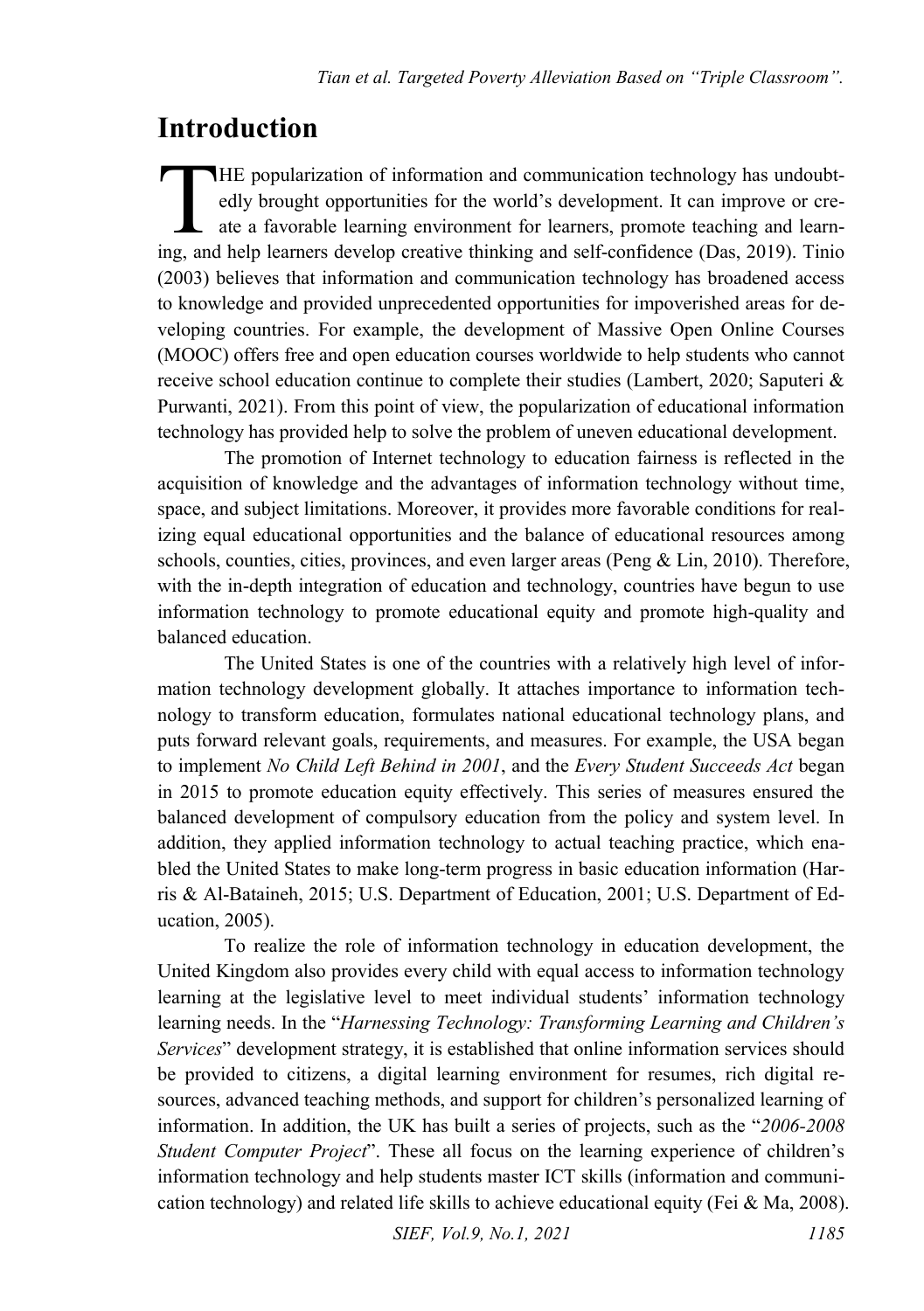With the rapid development of information technology in China, education for poverty alleviation has also embarked on the information model. In 2017, the Chinese government emphasized in the "Decision of the Central Committee and the State Council on Winning the Tough Fight Against Poverty" that "accelerate the implementation of education poverty alleviation projects, so that children from poor families can receive fair and quality education, and block the intergenerational transmission of poverty" (Central State Council, 2017). With the achievement of overall poverty alleviation in 2020, the need for education-targeted poverty alleviation in the post-poverty alleviation period becomes more urgent. Educational information technology is a crucial means to achieve education-targeted poverty alleviation (Chen & Chen, 2017). In March 2020, the Ministry of Education issued the "*Guiding Opinions on Strengthening the Application of 'Triple Classroom*,'" which clearly stated that "promote the deep integration of information technology and education and teaching practice, promote classroom revolution, innovate education and teaching models, promote the transformation of education methods, and build the new ecology of 'Internet + Education'" (Ministry of Education of China, 2020-03-03).

Chengdu Shishi Middle School established "Shi Shi Xiang Yun" (SSXY) online school in 2013 to participate in educational poverty alleviation work. They use information means to import high-quality educational resources into underdeveloped areas and weak schools, and strive to promote the balance of high-quality education among regions, urban and rural areas, and between schools, and ultimately facilitate the process of education equity. In 2019, Chengdu Shi Shi Middle School established an SSXY online open curriculum application practice community. It explores the appropriate application of high-quality resources in remote areas and strategies for improving education quality through in-depth lesson preparation and other teaching models. This is highly consistent with the concepts of "special delivery classroom," "prestigious teacher classroom," and "famous online classroom" advocated by Triple Classroom. Therefore, it was incorporated into the 2019 Educational Information Application Practice Community of the Ministry of Education.

## **Construction of Targeted Poverty Alleviation Model Based on Triple Classroom**

The classroom is an essential channel for educating people. "Triple Classroom," a special delivery classroom, prestigious teacher classroom, and famous online classroom, is a vital means to realize education-targeted poverty alleviation.

"Special delivery classroom" emphasizes specialization. It mainly addresses the problems of weak schools in rural areas, schools lacking teachers, and poorly developing nationally planned courses. Through the use of special online courses or synchronized courses and the Internet to push appropriate high-quality educational resources according to the teaching progress, etc., help develop the nationally planned courses and promote the equitable and balanced development of education.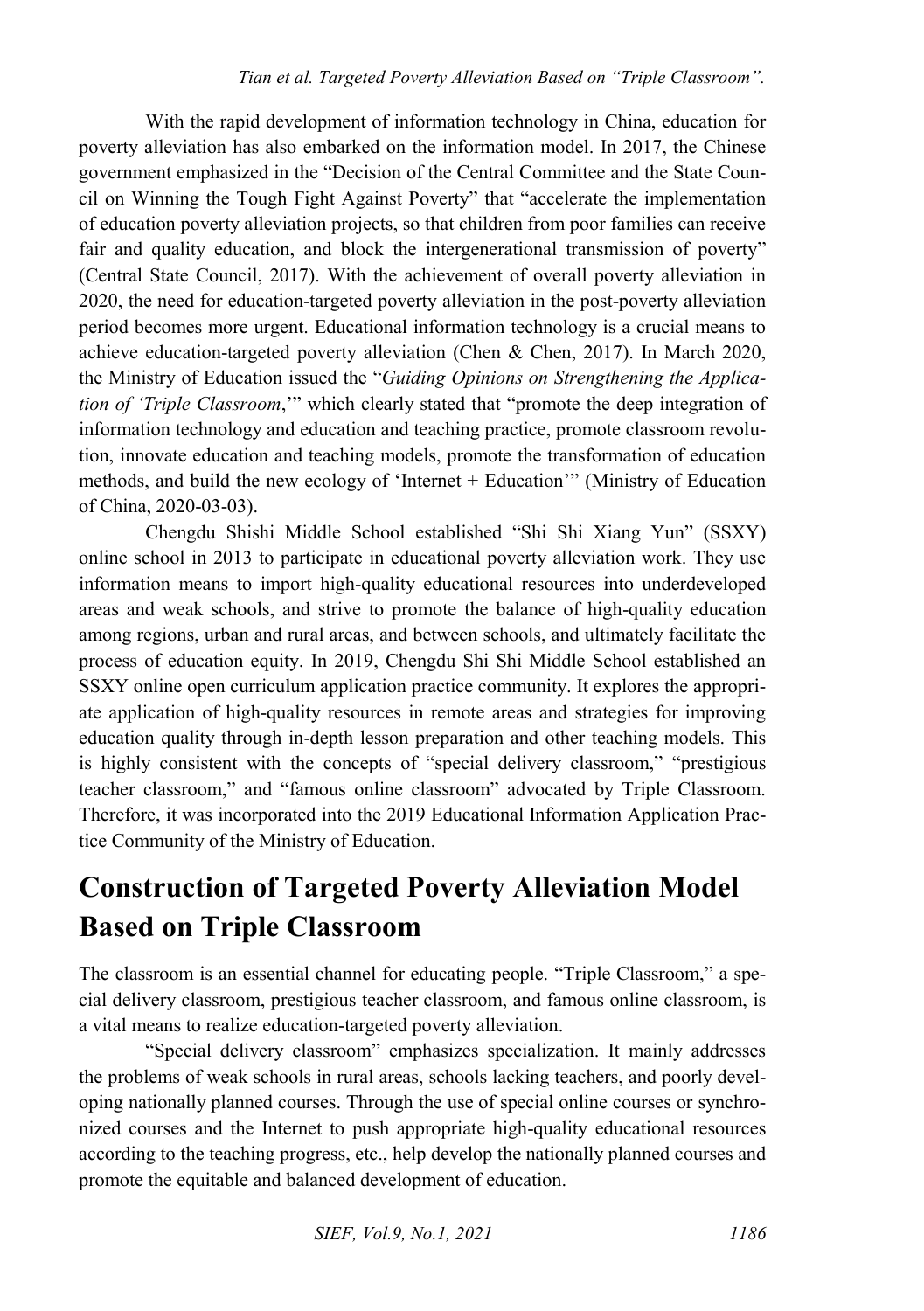"Prestigious teacher classroom" emphasizes sharing. It mainly addresses the problems of teachers' poor teaching ability and low level of professional development. Through establishing a network research community, famous teachers and famous courses can demonstrate the demonstration effect, and new forms of teaching and research activities under the network environment can be explored. Realize that outstanding teachers drive ordinary teachers to improve their level so that the resources of famous teachers can be shared on a larger scale and ultimately promote the professional development of teachers.

"Famous online classroom" emphasizes openness. It is mainly aimed at the urgent need to effectively reduce the education quality gap between regions, urban and rural areas, and schools. With high-quality schools as the main body, online courses, online courses, etc., systematically and comprehensively promote the sharing of highquality educational resources regionally or nationwide. Eventually, meet the needs of students for personalized development and high-quality education (Fan, 2020).

In fact, "Triple Classroom" is not the first time it has been proposed. It first appeared at the "*Education Informatization Pilot Work Symposium*" of the Ministry of Education in 2012. At the conference, the Ministry of Education proposed for the first time the development of "Triple Classroom" to improve the quality of education in remote areas and promote the sharing of high-quality teaching resources (Ministry of Education of China, 2012-07-13).

In 2014, in the "*Implementation Plan for Building an Effective Mechanism to Use Information to Expand the Coverage of High-Quality Educational Resources*," the Ministry of Education pointed out that it is necessary to promote education equity and improve the quality of education through various forms such as "Triple Classroom" (Ministry of Education of China, 2014- 11-24).

In 2016, it was proposed in the "*Thirteenth Five-Year Plan for Educational Information*" to actively promote the construction of "Special delivery classroom " and consolidate and deepen the "Full Coverage of Digital Teaching Resources at Teaching Sites" (Ministry of Education of China, 2016-06-07).

In April 2018, the Ministry of Education issued the "*Education Informatization 2.0 Action Plan*", which pointed out that by 2022, the development goals of "three comprehensives, two highs and one large" will be achieved. In addition, a platform of "Internet + education" will be built to promote comprehensive coverage of online education (The Ministry of Education of China, 2018-04-13).

In March 2020, the Ministry of Education issued the "*Guiding Opinions on Strengthening the Application of 'Triple Classroom*,'" which requires the full realization of "Triple Classroom" by 2022.

After sorting out the relevant policy documents of the Ministry of Education over the years, the issuance of the "*Guiding Opinions on Strengthening the Application of 'Triple Classroom'*" is China's integration of high-quality resource development, education equity, and information technology. The "Triple Classroom" online education poverty alleviation model proposed in the document breaks through the macro-level discussion on how to realize the sharing of high-quality educational resources. Instead,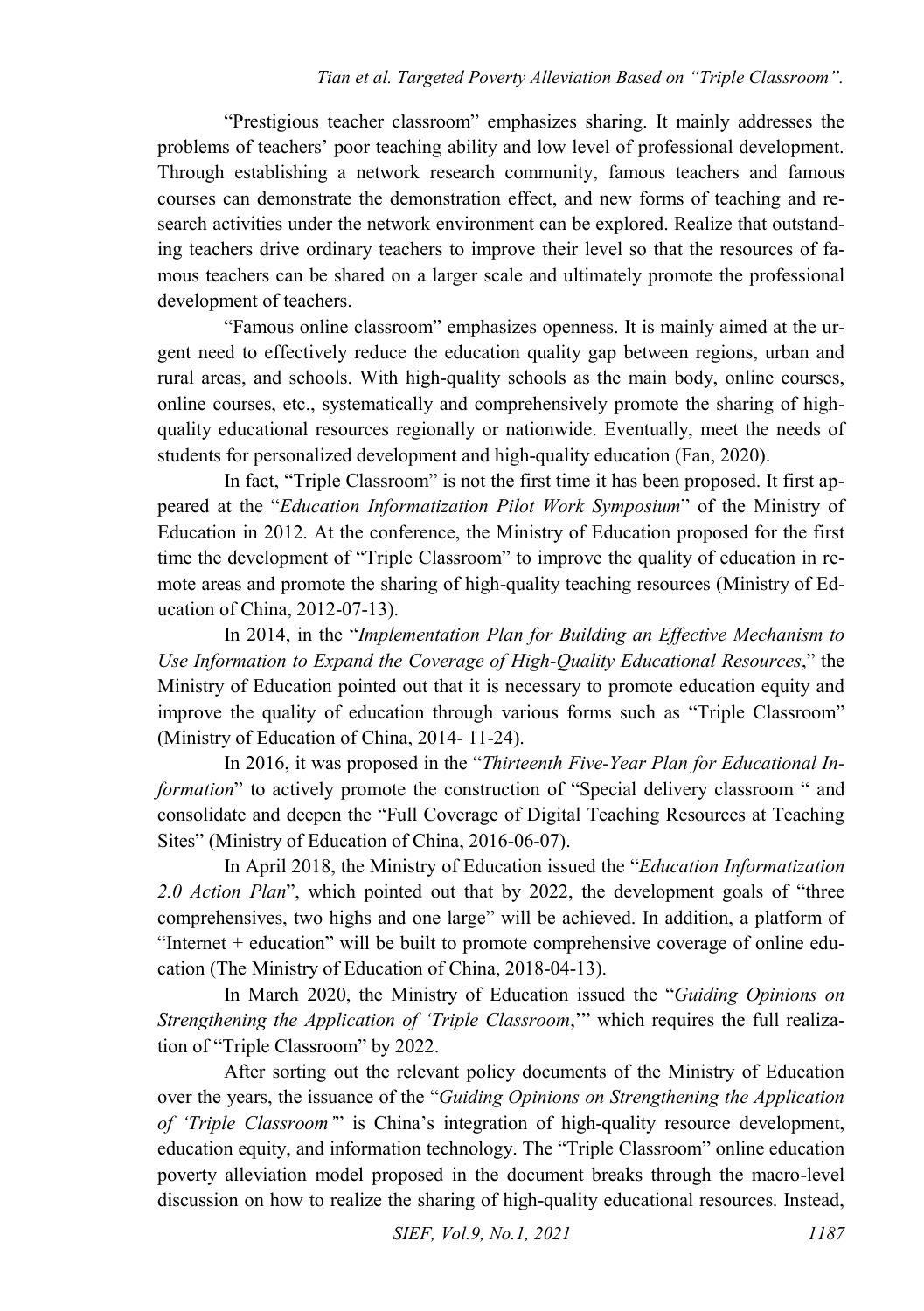it focuses on the classroom itself, with the classroom as the prominent position. That is, through the use of information technology to expand the effective mechanism of the coverage of high-quality educational resources, the promotion of educational resource sharing, teacher development, and student development are connected in series to promote the effective closing of regional, urban and rural, and inter-school gaps, and ultimately achieve high-quality and balanced education Ministry of Education, 2020-03- 03).

## **Construction and Application of "SSXY" Online School**

There are 21 prefectures, cities, and prefectures in Sichuan Province. Affected by geographical and economic conditions, education development varies across regions, especially in remote areas. Educational resources such as teaching equipment and teachers are relatively scarce, and education is relatively backward. As China vigorously promotes the construction and development of education informatization, high-tech communication equipment and convenient communication channels have become essential to solve the unstable education situation in various regions.

The SSXY online school is a traditional online school based on classroom teaching records of middle schools that emerged under the background of the 1.0 era of China's education informatizatio[n](#page-12-0)*<sup>1</sup>* . It is an online education platform for Shi Shi Middle School to implement comprehensive education and balance of urban and rural education. It is also a pilot project of the Sichuan Provincial Department of Education for the "Construction and Sharing of High-quality Digital Education Resources" based on the Sichuan Provincial Education Informatization.

"SSXY" was officially launched on September 1, 2013. It actively responds to the national education goal of "three links and two platforms," using the advanced Internet technology to improve the technical architecture of traditional online schools from collection to dissemination and storage to access. It also provides high-quality educational resources and a number of services for the franchised schools. Furthermore, it takes into account the teachers and students of the online classes of participating schools at different levels. Therefore, it has outstanding characteristics such as universality, demonstration, interaction, sharing, economy, sustainability, and ease of use. Furthermore, SSXY adapts to the learning needs of students and promotes the radiation and guidance of high-quality educational resources to areas with weak education.

Specifically, it has the following functions:

## *Constructed a Network Teaching Application Model Suitable for the Development of Different Schools*

SSXY is an organic combination of course output and resource supply. It is a resource and application platform based on general middle school teaching. It can provide vari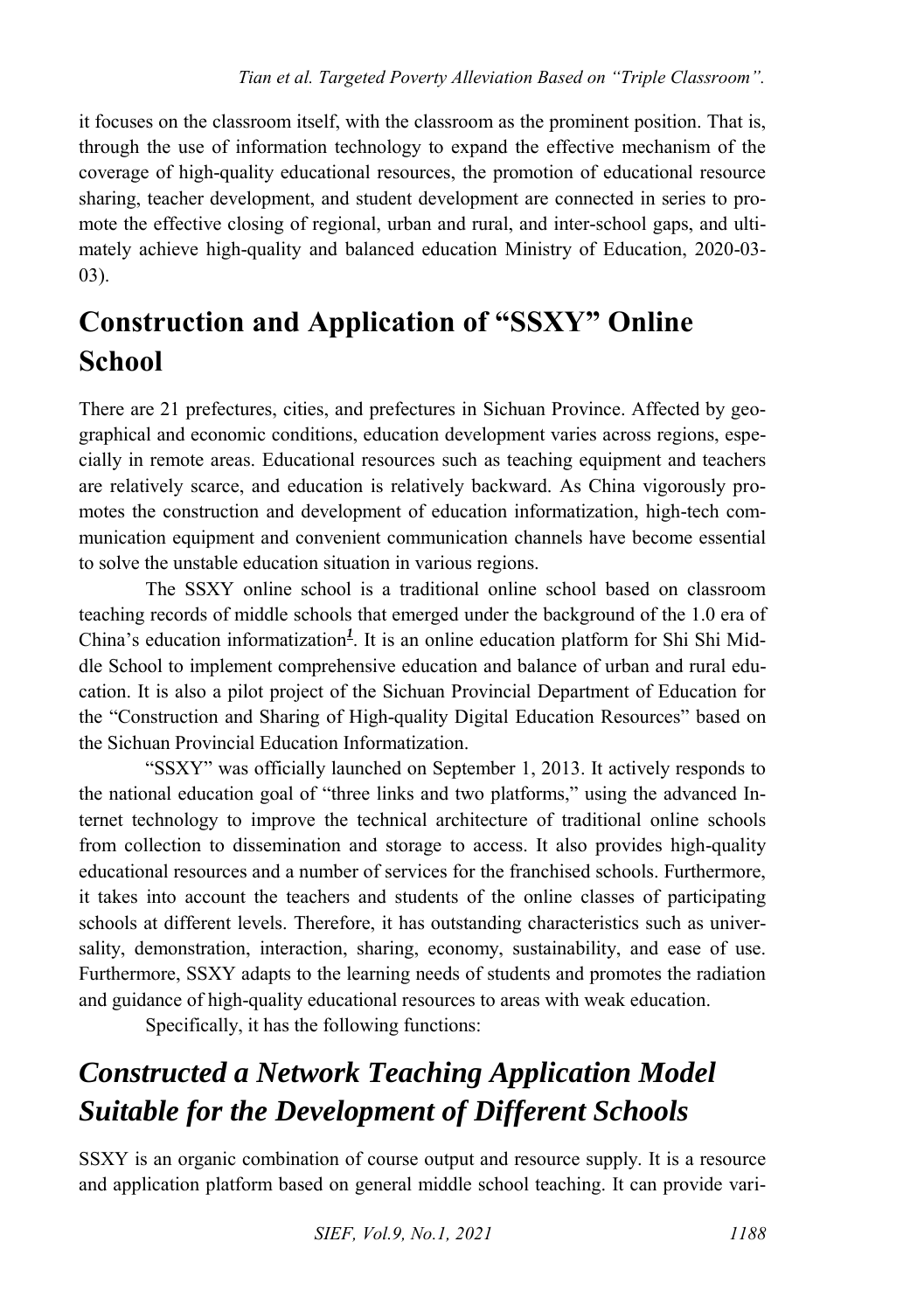ous services such as synchronous classroom live broadcast, asynchronous course ondemand, synchronous education and research, synchronous evaluation, synchronous training, and synchronous course resources for teachers and students of small schools time. In the SSXY community project research, the application mode of online courses (classroom) is deeply explored. Three practical and practical courses use paradigms, and several typical cases have been formed, namely, resource sharing mode, dualteacher teaching mode, and intelligent teaching mode.

Different member schools will choose other application models according to their development needs in teacher development, student growth, and teaching quality improvement. For example, as one of the member schools, the No. 2 Middle School of Pidu District, Chengdu, is a local second-level model school in Pidu District. It has a long history, stable development, and exemplary teaching achievements. However, the quality of the college entrance examination (especially the number and rate of critical undergraduates) has always been a bottleneck restricting the further development of the school. Therefore, to improve the quality of students, the school chooses the resourcesharing application mode. Furthermore, with the help of SSXY online open courses, it continuously optimizes the classroom teaching mode and enhances the effectiveness of the classroom.

Among the member schools, most are schools in areas where teaching resources are scarce, represented by Danba County Senior High School and Shishi Baima Middle School. Because of the varying teaching level of school teachers and the poor quality of students, they chose the dual-teaching application model. In this process, teachers with excellent educational experience will share the teaching content in realtime to member schools with weak educational foundations on the network terminal without affecting the typical class. Upload lesson plans, PowerPoint, and videos to the network platform through SSXY to share with other teachers (Nie et al., 2020). Teachers in schools with weak educational foundations are mainly responsible for integrating educational resources and curriculum resources, adjusting teaching according to actual academic conditions, and forming a school-based application model based on their academic requirements.

#### *Abundant Synchronous Teaching Resources Have Been Developed and Constructed.*

In terms of resource construction, SSXY integrates teaching tools, subject resources, precision teaching, and wisdom education and develops courses according to the needs of different schools and academic conditions such as region and teaching level. Thus formed the "Six Together" sharing mode, i.e., share together, research together, learn together, practice together, examine together, and analyze together. And a sustainable teacher training program was formed, and the balanced development of education with the supply of high-quality resources was promoted (Xue et al., 2021). At this stage, SSXY online education has achieved the coverage of the entire middle school, including all grades from seventh to twelfth grade. Forty-five middle and high school national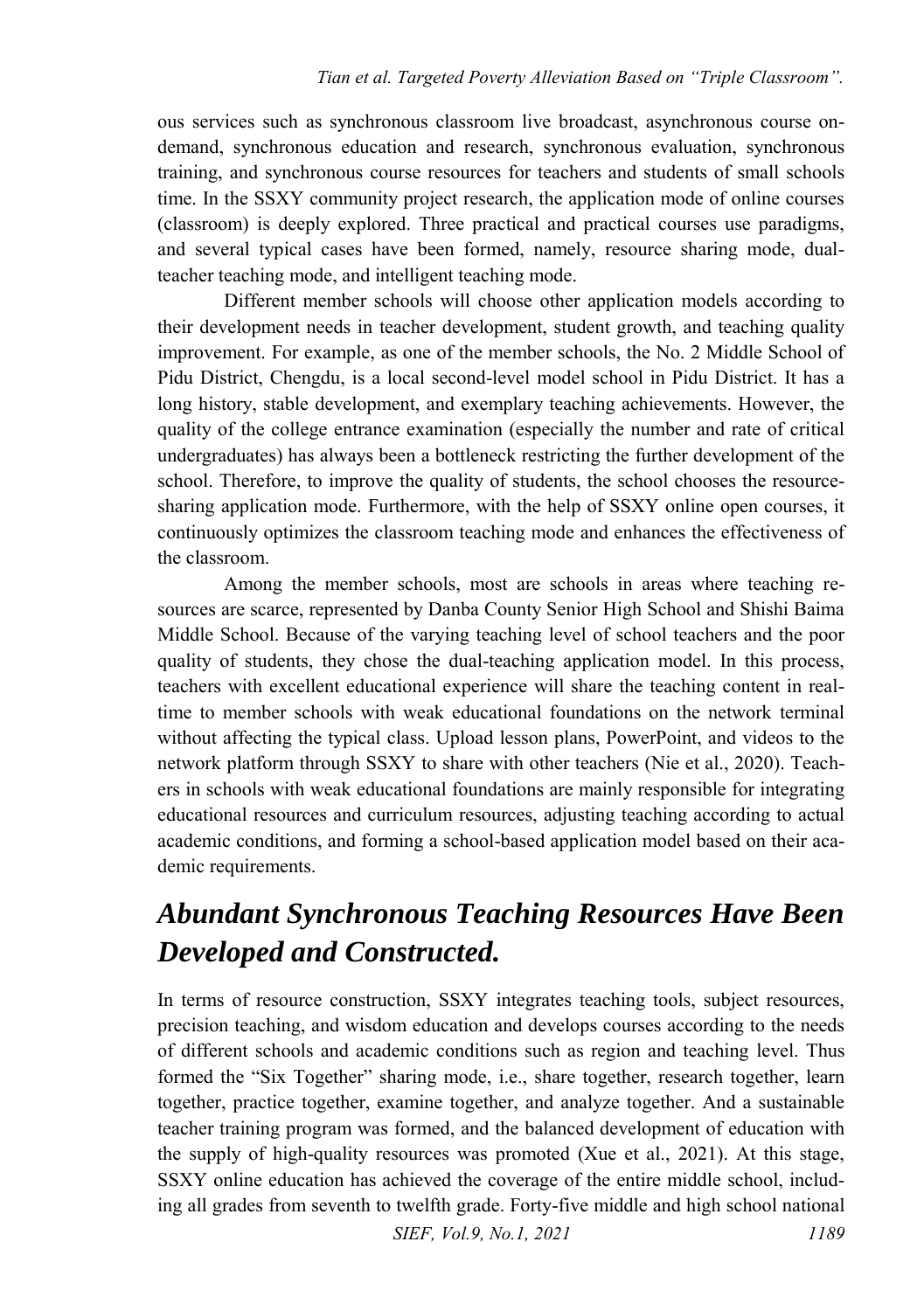introductory courses and local courses have been built and updated in real-time, and more than 80,000 sets of curriculum resources have been accumulated.

A total of 8 online classes are offered; 42 live courses are covered, with an average of more than 50 daily live courses; nearly 13,000 teaching videos have been generated and got more than 280,000 visits; more than 1,000 interactive teaching and research activities have been carried out, over 50,000 teachers participated; nearly 10,000 copies of teaching resources were generated, and  $> 250,000$  times of resource dissemination and application (Sichuan Sina, 2020).

### *Clarified the Network Teaching Construction Standards Based on General Middle School Teaching.*

SSXY teaching terminal is based on the network high-definition synchronous live broadcast classroom. In addition, each classroom is equipped with several highdefinition cameras, audio pickup arrays (including three sets of teacher infrared wireless microphones, student microphones, and spare omnidirectional pickup systems), touchsensitive interactive teaching all-in-one machines, and other equipment. There is also a standardized interactive teaching and research preparation classroom so that teachers in each course can regularly conduct collaborative, interactive teaching and research with remote teachers.

## *Established the Implementation Standard of Network Teaching Based on General Middle School Teaching.*

The standardization of online classroom teaching based on the general middle school curriculum is an essential factor that affects traditional online school education effectiveness. Therefore, SSXY has determined the direction of standardization in four dimensions.

- (i) Standardization of classroom structure. To facilitate remote teachers and students to adapt to the teaching rhythm of the SSXY classroom, each subject combines specific teaching content and strives to create a curriculum structure type with subject characteristics.
- (ii) Standardization of classroom teaching. Actively explore the development of efficient classroom teaching, and introduce wisdom education methods to promote the standardization of the online classroom teaching process, enhance classroom teacher-student communication, and improve the efficiency of remote classrooms.
- (iii) Standardization of resource format. SSXY provides rich and standardized remote teaching resources such as teaching videos, courseware, exercises, and test questions so that remote teachers can use them flexibly according to the actual situation of students.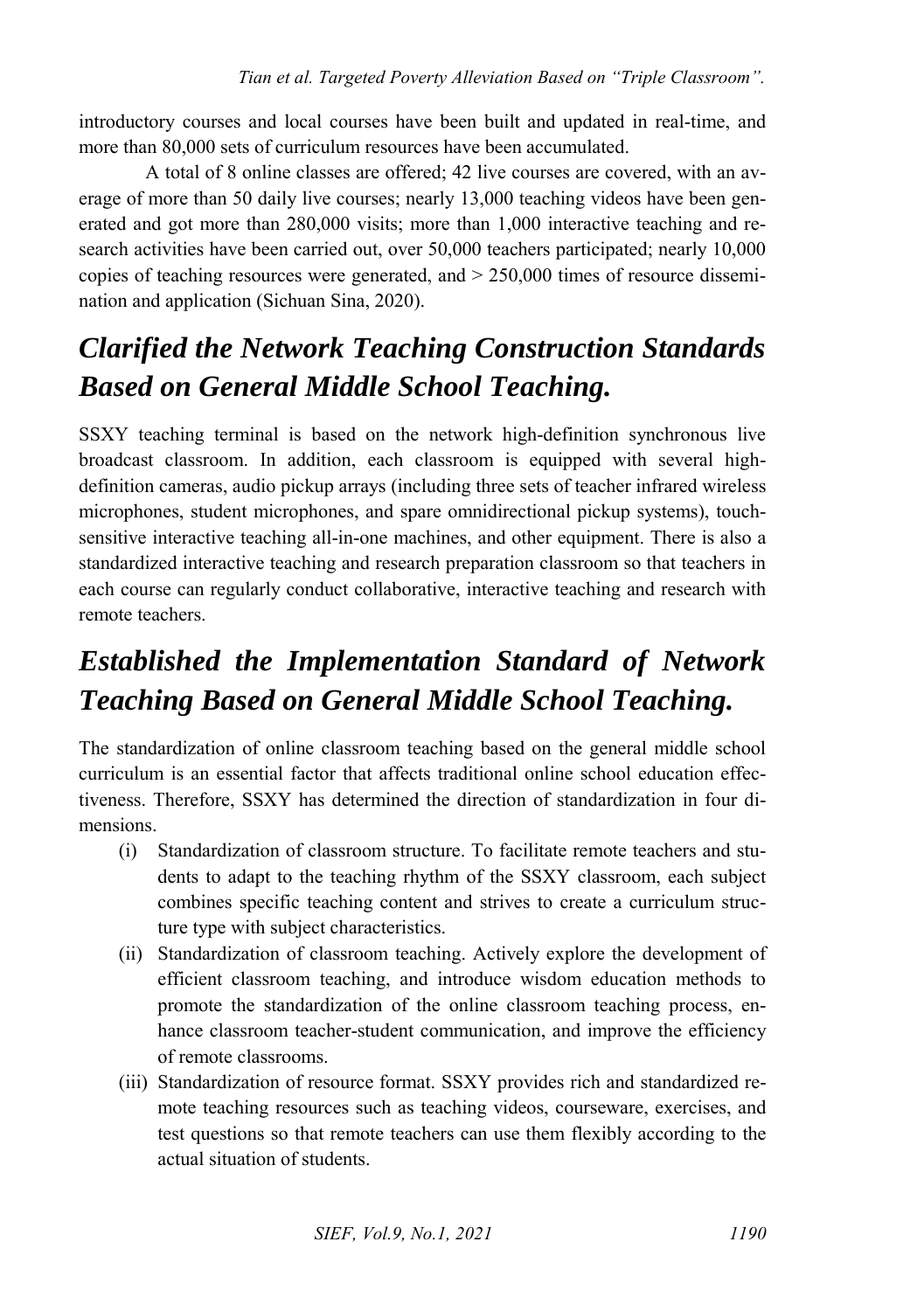(iv) Interactive teaching and research standardization. SSXY teachers and remote school teachers regularly carry out teaching discussions through the network interactive platform to help remote teachers solve how to teach well and how remote students learn.

## *The Evaluation Feedback Mechanism of All Participants in the Online School Has Been Formulated.*

The quality of classroom teaching is the lifeline of an online school and the foundation of a school. Therefore, in teaching evaluation and supervision, it is an essential measure in the evaluation and inspection system to achieve Omnidirectional and multi-channel access to information through classroom evaluation and establish a smooth feedback mechanism to promote online school teaching quality (Dykman & Davis, 2008). Therefore, in response to the actual needs of the participating parties, SSXY Online School has formulated a series of evaluation standards and feedback measures in detail to make the channels for information exchange between each other unblocked and reach a consensus on cooperation with all parties.

### *Created a Complete Online Network Education Service System.*

Online education service is a critical factor in the quality assurance of online distance education. It is also an essential guarantee for the academic success of distance education students. However, due to various reasons, there are still problems such as inadequate understanding of the critical role of online education services, lack of uniform standards for service quality, lagging improvement in facility service capabilities, weak humanistic emotional services, and incomplete learning support service systems (Jiang, 2021). In this regard, SSXY escorts online education in 7 aspects, including user experience and service system construction, teaching resource guarantee, learning situation tracking, teacher training, user care, consultation, and answering, and remote troubleshooting, thus a scientifically complete online education service system was built up.

From the perspective of overall development, SSXY adheres to the development concept of "adhere to in-depth integration, lead educational reform, focus on collaborative advancement, and common service growth" from the construction of synchronized resources to the teaching application model, from the structure of application standards to the establishment of a feedback mechanism. It helps alliance schools develop together in the form of the SSXY community. Of course, its contents are also continuously improved and enriched with the needs of the times and the progress of member schools.

For example, in practice, SSXY adapts to the differences in the actual needs of the development of the community member schools with the in-depth lesson preparation teaching concept and achieves resource co-construction by adding and deleting the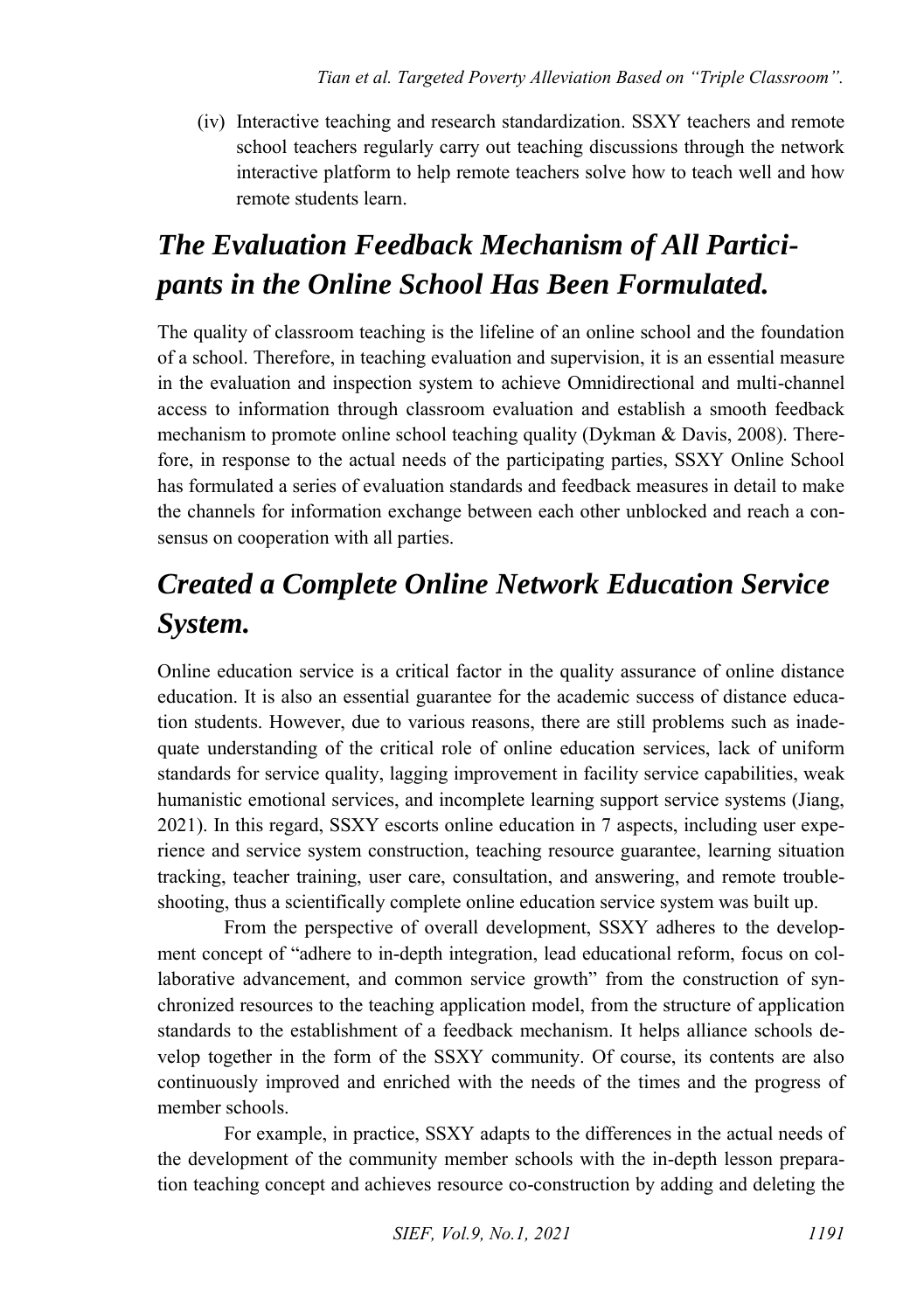substitute "five preparations," forming a dual-teaching application mode. Thereby, it is critical to adapt to the learning situation of member schools, realize the localization of high-quality resource teaching application, trigger the reform of remote class teaching mode, and promote the balanced development of education through teaching reform. Furthermore, in the face of pandemic-catalyzed personalized online learning for students, SSXY has introduced wisdom classrooms to expand the online and offline teaching and learning of teachers and students with "three ends," forming personalized learning space students. Use data to efficiently and accurately help student growth, teacher development, and school governance, and use technology to empower education and promote balance. The introduction of a wisdom classroom has greatly helped SSXY Community School to realize classroom reform and promote the steady improvement of the quality of education and teaching.

#### **Achievements**

Since its establishment in 2013, SSXY has continued to link many remote schools with the curriculum concept of "open sharing, integration, and symbiosis" to form a school development community, a teacher development community, and a student growth community. Finally, teacher development, student growth, school quality improvement, teaching reform, and mechanism innovation have been achieved. After nearly ten years of development, SSXY online school has covered 13 cities and prefectures in Chengdu, 118 member schools, and 246 classes, and benefited over 300,000 teachers and students (Luo et al., 2020).

In the past ten years of development, Shi Shi Middle School has gradually explored an effective educational assistance action plan based on the "SSXY" online school. Relying on financial support, improving infrastructure and school conditions; relying on talents, strengthening teaching training, and improving school quality; relying on social participation, leveraging various forces to help students realize their dreams. Through flexible resource application forms, online schools help students directly improve their academic standards and promote the professional growth of participating teachers and the quality of remote schools.

## *Empower the High-Quality and Fair Development of Regional Education.*

As a public welfare platform for Shi Shi Middle School to implement comprehensive informatization of education and balanced urban and rural education, and as a pilot project of the Sichuan Provincial Department of Education based on the pilot project of Sichuan Province's education informatization of primary and secondary schools, SSXY online school uses the Internet and Big data analysis empowers and strengthens classroom teaching reform. Various delivery methods, including webcast teaching, web-ondemand teaching, and IPTV, have been constructed. Through classroom live broadcasts, remote students can synchronize all teaching links such as listening, practicing, activi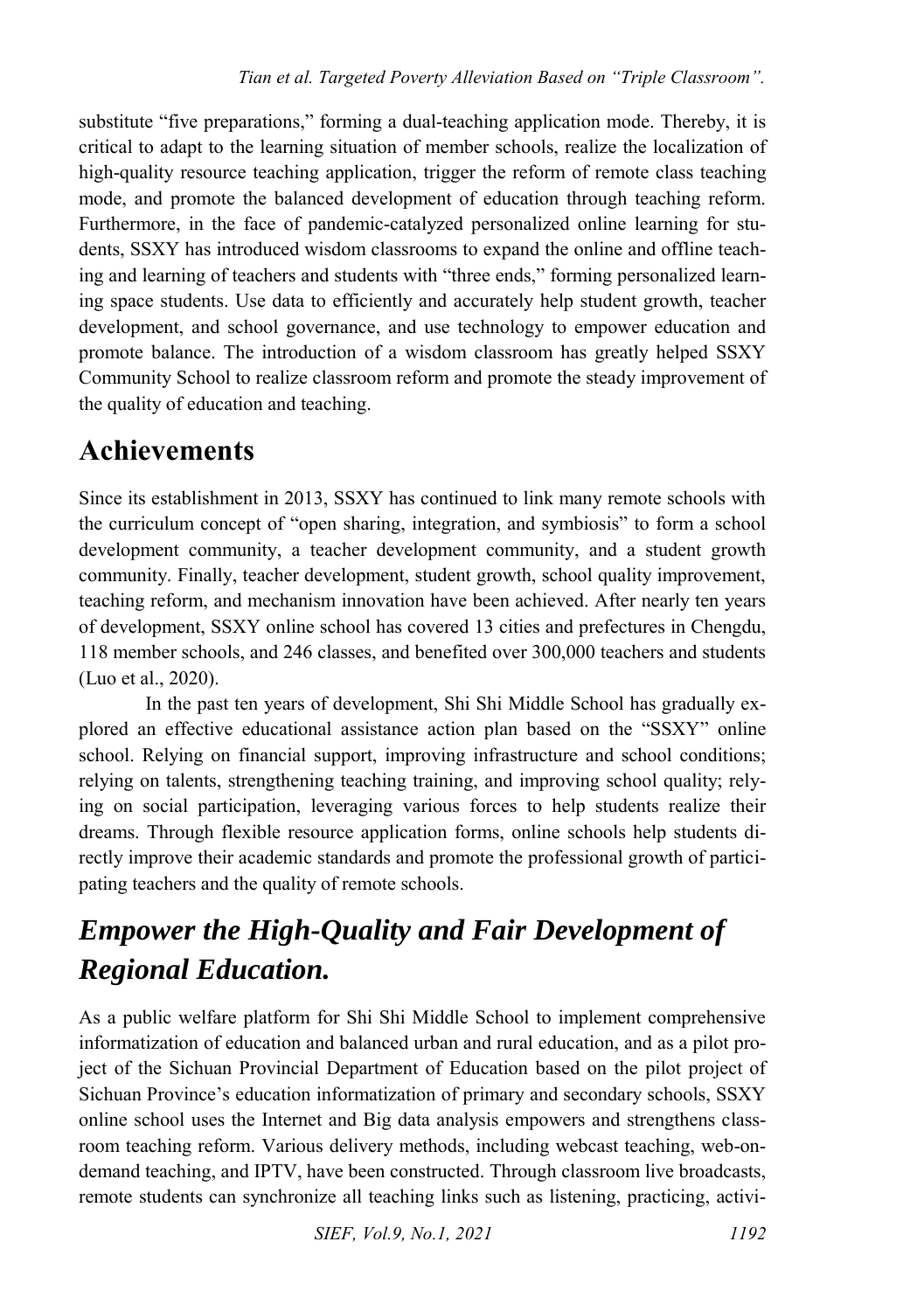ties, testing, and guidance in class with Shi Shi middle school students. It enables remote students and Shi Shi middle school students to obtain an undifferentiated highquality education, realizes the output of high-quality educational resources of prestigious schools, leads and drives weak schools' development, and promotes regional education balance and equity.

It has effectively narrowed the educational gap between regions, urban and rural areas, and schools. To a certain extent, it curbed the "school choice fever," thereby improving the overall educational quality of Chengdu. According to the 2020 "*Annual Report on the Monitoring of Resource Allocation for the Quality and Balanced Development of Compulsory Education in Sichuan Counties*," the results of the basic and balanced development of compulsory education in Sichuan in 2019 have been further consolidated. About 20% of the elementary and middle schools in Sichuan Province have allocated seven indicators to meet the supervision and evaluation requirements. At the [s](#page-12-1)ame time, the inter-school difference coefficients of 7 indicators<sup>2</sup> for the resource allocation of elementary schools in 15 counties and the inter-school difference coefficients of 7 indicator[s](#page-12-2)*<sup>3</sup>* for the resource allocation of middle schools in 31 counties met the supervision and evaluation requirements (Sichuan Education Monitoring Center, 2020).

#### *Promote the Improvement of the Quality of Member Schools.*

Since 2013, using SSXY as a platform, a large number of member schools have been contacted, and a close-knit SSXY online open curriculum practice application community has been formed. Under the leadership of the community, front-end schools (resource-providing schools) have been improved in terms of connotative development, and the quality of education and teaching has been significantly improved. It pays more attention to constructing a digital campus, refines and summarizes the school-running philosophy, implements teaching experience that can be replicated and promoted, and leads the joint development of remote schools (resource application schools). In addition, a large number of small schools have used high-quality network resources to alleviate problems such as shortage of teachers, conflicts between work and school, and insufficient subject allocation. As a result, it not only improves the quality and efficiency of education and teaching but also pays more attention to the organizational reconstruction and process reengineering of the school-running philosophy, management system, and school culture, reshaping the education and teaching ecology, and gradually becoming a leading school of regional education.

Taking the No. 2 Middle School in Handan District of Chengdu as an example, the school uses SSXY online open courses to continuously optimize the classroom teaching mode and enhance the effectiveness of the classroom. In 2018, Pidu No. 2 Middle School ushered in the first college entrance examination for the SSXY online teaching class. As a result, Pidu No. 2 Middle School broke the 100-person mark for the first time, reaching 132 students. In the 2019 college entrance examination, there were 152 students in the first category of Pidu No. 2 Middle School and 500 students in the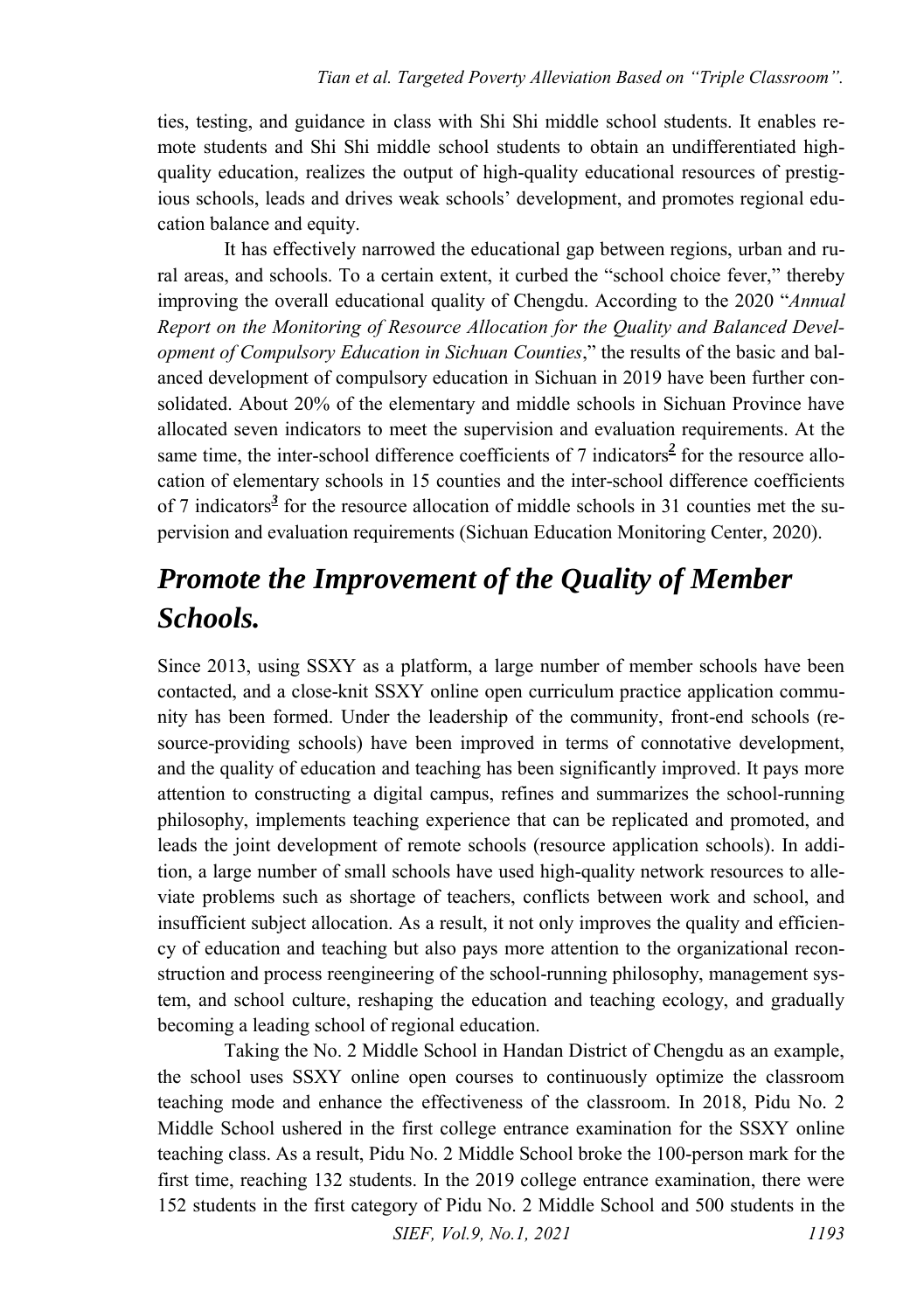second category of undergraduates, reaching 515. In 2020, the college entrance examination rate for undergraduates' first and second categories hit a record high. The Municipal Education Bureau has commended the school for education work for three consecutive years, and the students have developed in an all-around way.

#### *Help Teachers and Students Continue to Grow.*

The SSXY community pays particular attention to the improvement of teachers' teaching and research capabilities. A new teacher training model has been created through the combination of the online and offline practical skills learning platform. Leading schools with rich teaching resources, represented by Shi Shi Middle School, radiate their teaching, research, and teaching to small schools in the form of live broadcasts and recording. Finally, the teachers and students of the front-end schools are encouraged to stimulate endogenous motivation continuously and continuously improve the quality of teaching, research, and teaching in the process of self-regulation and self-motivation. Teachers from remote schools have optimized their educational concepts, teaching behaviors, curriculum design, and other abilities through full-time accompanying "remote follow-up" and have become vital teachers in the region. Remote school students have long-term infiltration and influence of the culture, system, value pursuit, and spiritual outlook of the prestigious school by studying online and in the same place as the frontend students. As a result, the overall quality of students has been improved, the norms of behavior and values have been reshaped, and cultural confidence and quality have been cultivated.

Taking Shishi Baima Middle School as an example, the school has innovated and perfected the SSXY online open curriculum resource co-construction and sharing model; the participating teachers have found professional development through subject research. Among them, 30 participating teachers have achieved significant professional growth performance, and seven participating teachers have won awards in various essay competitions at all levels. The academic performance of online class students has also continued to improve. Under the influence of the high-quality resources of SSXY online open courses, the college entrance examination scores have been continuously improved. By 2020, the undergraduate rate of online classes will reach 97%.

In the wave of "Internet + Education," SSXY Online School uses the platform as a carrier to join hands with schools in remote areas and areas with weak education in Chengdu to form a collaborative community of distance teaching, teaching, and research. The advantages of network big data resources use network media to realize large-scale and flat disseminating excellent educational resources. In practice, a balanced and high-quality development model of the entire school period, full time and space, full coverage, and normalization has been gradually established so that excellent educational resources can move from the elite to the masses, batch to individualization and closed to open. It provides an effective path for promoting the sharing of highquality resources, assisting education-targeted poverty alleviation, and blocking the intergenerational transmission of poverty. As a result, it has become a very distinctive and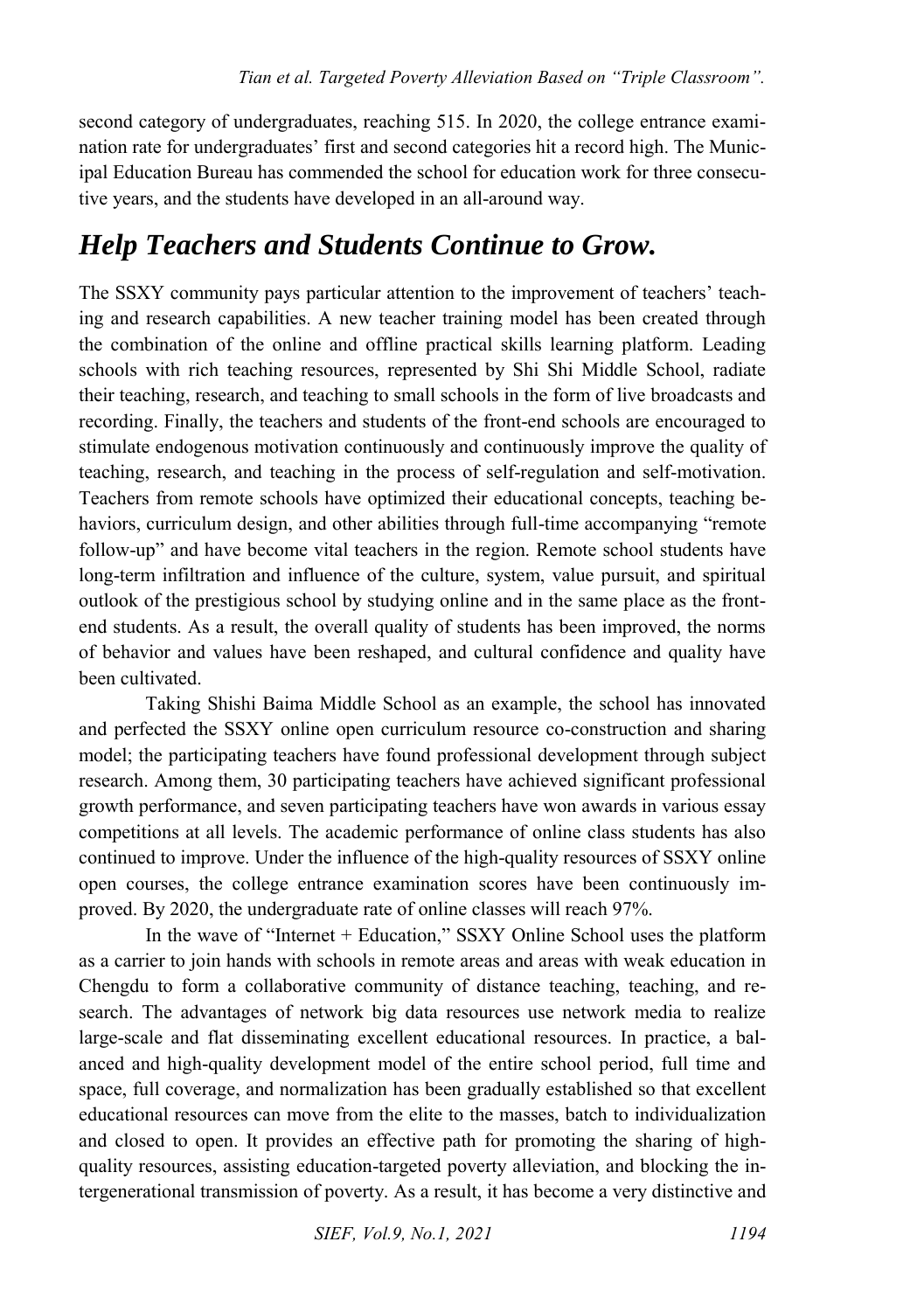effective regional sample in the targeted poverty alleviation model of online education in China.

#### *Notes*

- <span id="page-12-0"></span>*1. The education informatization from 2000 to 2016 was called the 1.0 era. At this stage, the construction of education informatization has received full attention. For example, through the promotion of the "School-School Link" project, "Agricultural Distance Project," "Three Links and Two Platforms," and other projects, 90% of elementary and middle schools nationwide were connected to the Internet, 83% of classrooms were multimedia classrooms and more than 6,300 online learning spaces for teachers and students. Thus, an environment for teaching and learning based on the Internet is gradually being built, and digital education resources are greatly enriched.*
- <span id="page-12-1"></span>*2. The seven inter-school resource allocation indicators are the seven indicators for the evaluation of inter-school resource allocation in the "County Compulsory Education Quality and Balanced Development Supervision and Evaluation Measures" issued by the Ministry of Education in 2017, including the number of teachers with academic qualifications shall be 4.2 or more and 5.3 or more in elementary and middle schools respectively; the area of sports venues per student shall be more than 7.5 square meters and 10.2 square meters in elementary and middle schools respectively; the value of teaching equipment and equipment per student shall be in elementary and middle schools. They reached above 2,000 CNY and 2,500 CNY or more. The "Methods" requires that at least six indicators of each school meet the above requirements, and the rest cannot be less than 85% of the requirements.*
- <span id="page-12-2"></span>*3. The coefficient of inter-school difference is also called the coefficient of variation or the dispersion coefficient, which is the ratio of the standard deviation of a set of data to its mean. The larger the coefficient of difference, the greater the degree of imbalance between schools within the county; on the contrary, the smaller the coefficient of contrast, the smaller the degree of inequality between schools within the county. According to the requirements of the Supervision and Evaluation Measures for the Quality and Balanced Development of Compulsory Education in County Areas, the inter-school difference coefficients of all indicators for each school are ≤ 0.50 for elementary schools and ≤ 0.45 for middle schools.*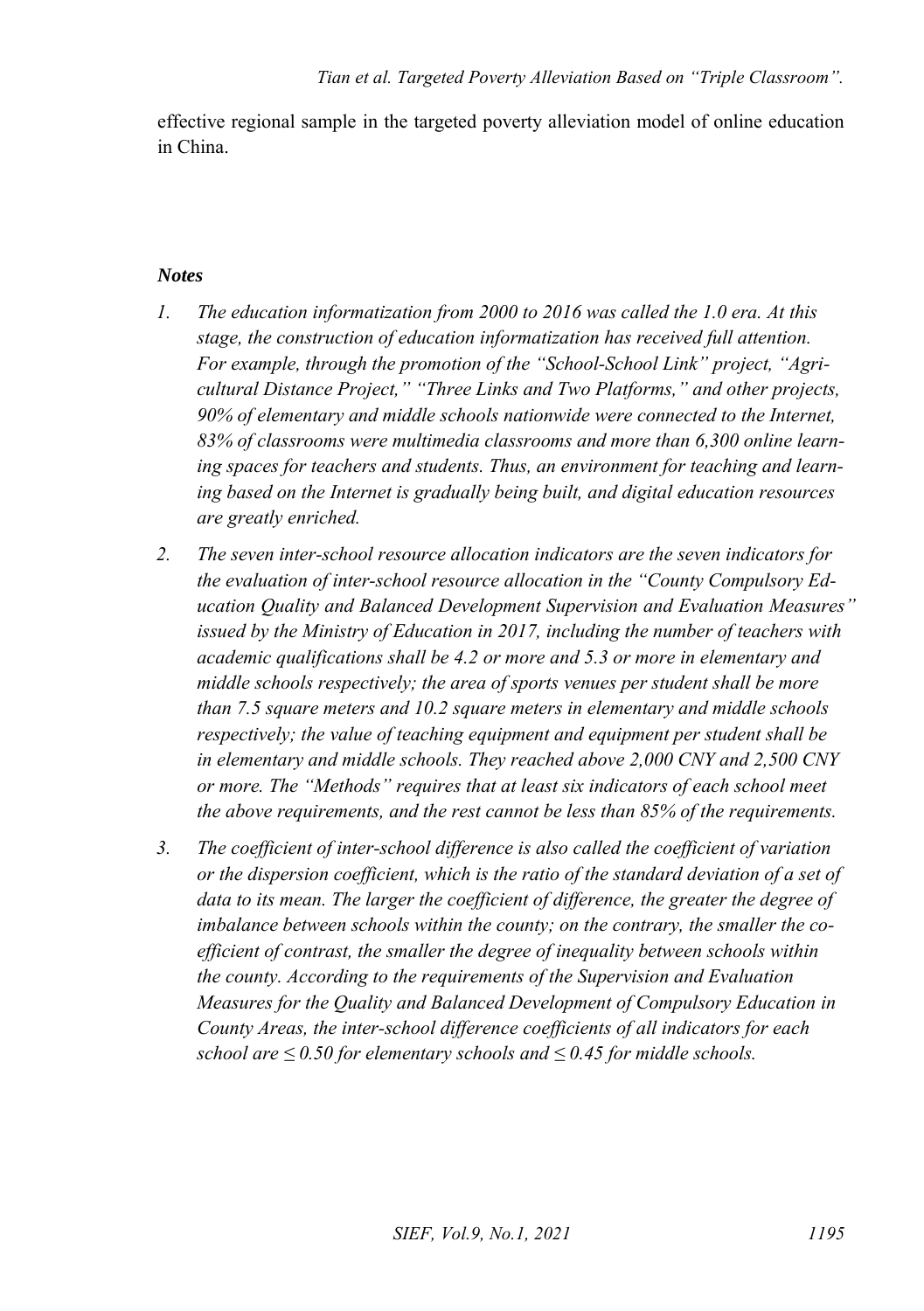#### **References**

Das, K. (2019). The role and impact of ICT in improving the quality of education: An overview. International *Journal of Innovative Studies in Sociology and Humanities*, 4(6):97-103.

[https://ijissh.org/storage/Volume4/Issue6/IJI](https://ijissh.org/storage/Volume4/Issue6/IJISSH-040611.pdf) [SSH-040611.pdf](https://ijissh.org/storage/Volume4/Issue6/IJISSH-040611.pdf) 

Dykman, C. A., & Davis, C. K. (2008). Online education forum: Part two-teaching online versus teaching conventionally. *Journal of Information Systems Education*, 19(2):157- 164.

[http://jise.org/volume19/n2/JISEv19n2p157.](http://jise.org/volume19/n2/JISEv19n2p157.html) [html](http://jise.org/volume19/n2/JISEv19n2p157.html) 

- Fan, J. (2020). "Triple Classroom" promotes the balanced development of education. Bingtuan Daily, 003. [Chinese] Retrieved June 01, 2021, from [http://epaper.bingtuannet.com/pc/cont/20200](http://epaper.bingtuannet.com/pc/cont/202003/18/c103266.html) [3/18/c103266.html](http://epaper.bingtuannet.com/pc/cont/202003/18/c103266.html)
- Fei, L., & Ma, Y. (2008). Research on the development of basic education informatization in the UK. *China Educational Technology*, 15(8):24-29. [Chinese] DOI: [https://doi.org/10.3969/j.issn.1006-](https://doi.org/10.3969/j.issn.1006-9860.2008.08.007) [9860.2008.08.007](https://doi.org/10.3969/j.issn.1006-9860.2008.08.007)
- Harris, J., & Al-Bataineh, A. (2015). One to one technology and its effect on student academic achievement and motivation. In Global Learn (pp. 579-584). Association for the Advancement of Computing in Education (AACE). Retrieved June 06, 2021, from <https://www.learntechlib.org/p/150906/>
- Jiang, D. (2021). Research on the construction of a modern distance education learning support service system in the "Internet+" era. *China Management Information*, 24(1):234- 236. [Chinese]

[https://www.cnki.com.cn/Article/CJFDTotal](https://www.cnki.com.cn/Article/CJFDTotal-GLXZ202101094.htm) [-GLXZ202101094.htm](https://www.cnki.com.cn/Article/CJFDTotal-GLXZ202101094.htm) 

Lambert, S.R. (2020). Do MOOCs contribute to student equity and social inclusion? A systematic review 2014–18. *Computers & Education*, 145:ep103693. [https://doi.org/10.1016/j.compedu.2019.103](https://doi.org/10.1016/j.compedu.2019.103693)

[693](https://doi.org/10.1016/j.compedu.2019.103693) 

Luo, Q., Shan, C., & Huang, T. (2020). Promote the development of "Internet + education" to help open and share high-quality education. *Information Technology Education in Primary and Secondary Schools*, Z1:54-57. [Chinese]

[https://kns.cnki.net/kcms/detail/detail.aspx?d](https://kns.cnki.net/kcms/detail/detail.aspx?dbcode=CJFD&dbname=CJFDLASN2020&filename=ZXJA2020Z1023&v=lIp%25mmd2BWs3m7lmLWzxH5vulzUQxiuLEnF3bsxH4F%25mmd2F8G2Q2aIRjuLb4splZuqnYOkWGc) [bcode=CJFD&dbname=CJFDLASN2020&f](https://kns.cnki.net/kcms/detail/detail.aspx?dbcode=CJFD&dbname=CJFDLASN2020&filename=ZXJA2020Z1023&v=lIp%25mmd2BWs3m7lmLWzxH5vulzUQxiuLEnF3bsxH4F%25mmd2F8G2Q2aIRjuLb4splZuqnYOkWGc) [ilename=ZXJA2020Z1023&v=lIp%25mmd](https://kns.cnki.net/kcms/detail/detail.aspx?dbcode=CJFD&dbname=CJFDLASN2020&filename=ZXJA2020Z1023&v=lIp%25mmd2BWs3m7lmLWzxH5vulzUQxiuLEnF3bsxH4F%25mmd2F8G2Q2aIRjuLb4splZuqnYOkWGc) [2BWs3m7lmLWzxH5vulzUQxiuLEnF3bsx](https://kns.cnki.net/kcms/detail/detail.aspx?dbcode=CJFD&dbname=CJFDLASN2020&filename=ZXJA2020Z1023&v=lIp%25mmd2BWs3m7lmLWzxH5vulzUQxiuLEnF3bsxH4F%25mmd2F8G2Q2aIRjuLb4splZuqnYOkWGc) [H4F%25mmd2F8G2Q2aIRjuLb4splZuqnY](https://kns.cnki.net/kcms/detail/detail.aspx?dbcode=CJFD&dbname=CJFDLASN2020&filename=ZXJA2020Z1023&v=lIp%25mmd2BWs3m7lmLWzxH5vulzUQxiuLEnF3bsxH4F%25mmd2F8G2Q2aIRjuLb4splZuqnYOkWGc) [OkWGc](https://kns.cnki.net/kcms/detail/detail.aspx?dbcode=CJFD&dbname=CJFDLASN2020&filename=ZXJA2020Z1023&v=lIp%25mmd2BWs3m7lmLWzxH5vulzUQxiuLEnF3bsxH4F%25mmd2F8G2Q2aIRjuLb4splZuqnYOkWGc)

- Ministry of Education of China. (2012). Speech by Comrade Du Zhanyuan at the Forum on the Pilot Work of Education Informatization. [Chinese] Retrieved April 18, 2021, from [http://www.edu.cn/xxh/focus/zc](http://www.edu.cn/xxh/focus/zc%20/201207/t20120713_808666_2.shtml)  [/201207/t20120713\\_808666\\_2.shtml](http://www.edu.cn/xxh/focus/zc%20/201207/t20120713_808666_2.shtml)
- Ministry of Education of China. (2014). Notice of the Five Departments on Printing and Distributing the "Implementation Plan for Building an Effective Mechanism for Expanding the Coverage of High-Quality Educational Resources Using Information Technology." [Chinese] Retrieved April 18, 2021, from [http://www.cac.gov.cn/2014-](http://www.cac.gov.cn/2014-11/24/c_1114112447.htm) [11/24/c\\_1114112447.htm](http://www.cac.gov.cn/2014-11/24/c_1114112447.htm)
- Ministry of Education of China. (2016). Notice of the Ministry of Education on Printing and Distributing the "Thirteenth Five-Year Plan for Education Informatization." [Chinese] Retrieved April 18, 2021, from [http://www.moe.gov.cn/srcsite/A16/s3342/2](http://www.moe.gov.cn/srcsite/A16/s3342/201606/t20160622_269367.html) [01606/t20160622\\_269367.html](http://www.moe.gov.cn/srcsite/A16/s3342/201606/t20160622_269367.html)
- Ministry of Education of China. (2018-04-13) The Ministry of Education issued the Notice of the Action Plan Education Informatization 2.0. [Chinese] Retrieved April 19, 2021, from

[http://www.moe.gov.cn/srcsite/A16/s3342/2](http://www.moe.gov.cn/srcsite/A16/s3342/201804/t20180425_334188.html) [01804/t20180425\\_334188.html](http://www.moe.gov.cn/srcsite/A16/s3342/201804/t20180425_334188.html)

Ministry of Education of China. (2020). Guiding Opinions of the Ministry of Education on Strengthening the Application of "Triple Classroom." [Chinese] Retrieved April 15, 2021, from

[http://www.moe.gov.cn/srcsite/A16/s3342/2](http://www.moe.gov.cn/srcsite/A16/s3342/202003%20/t20200316431659.html) [02003 /t20200316431659.html](http://www.moe.gov.cn/srcsite/A16/s3342/202003%20/t20200316431659.html) 

Nie, Y., Yan, H., & Mu, P. (2020). "Doubleteacher teaching": A new model that pro